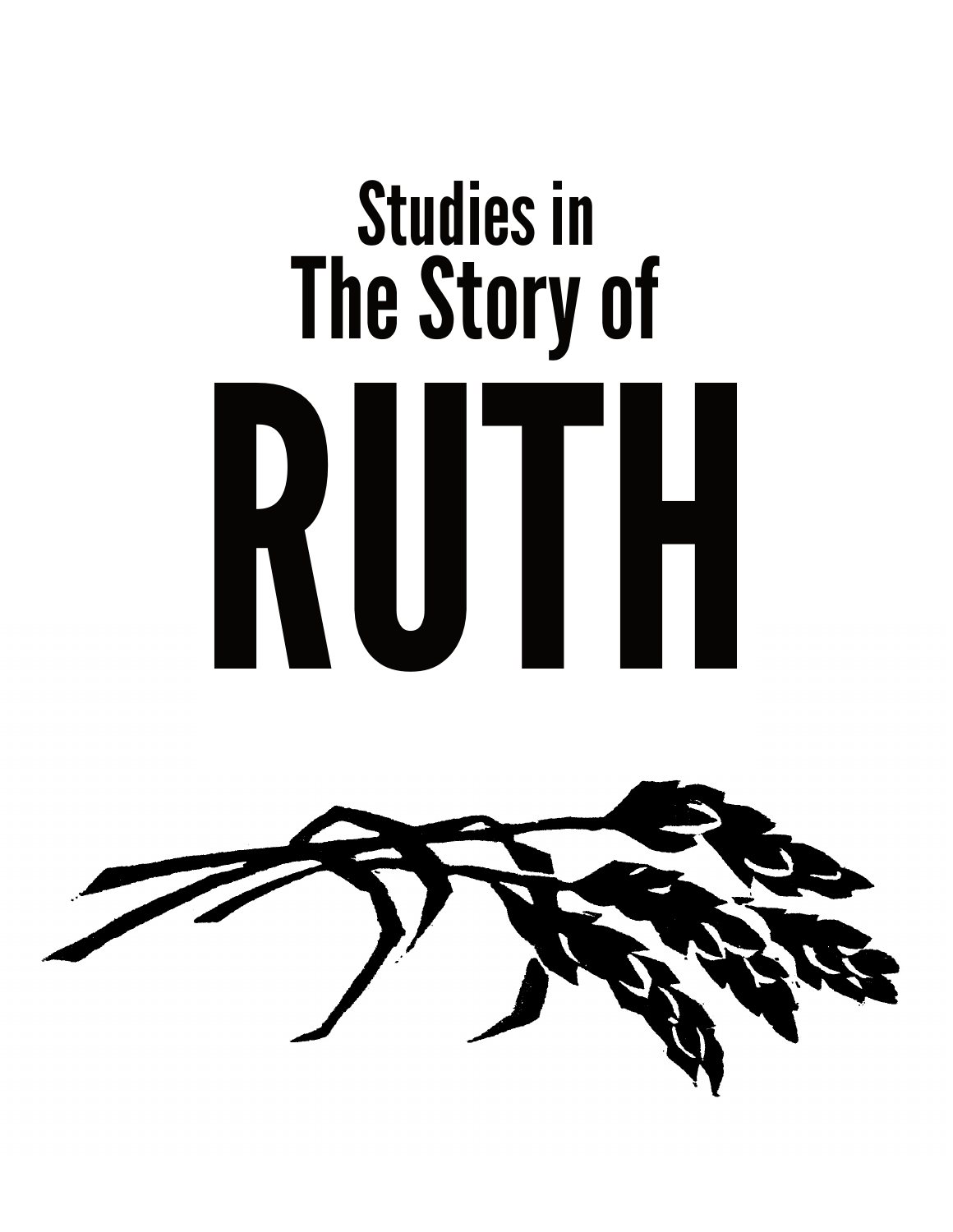# **Ruth Bible Study Package**

What's included:

7 studies (Ruth 1-4 & 3 character) Background Context Guide (includes Scripture passages, key terms & definitions) Key observations/terms Sample questions for discussion Possible application questions List of additional resources

Cover image is published in *Who are you, my daughter? Reading Ruth through Image and Text*, Translation and Notes by Ellen F. Davis; Woodcuts by Margaret Adams Parker; Westminster John Knox Press, 2003. This image is copyrighted by the artist; more work is online at www.margaretadamsparker.com.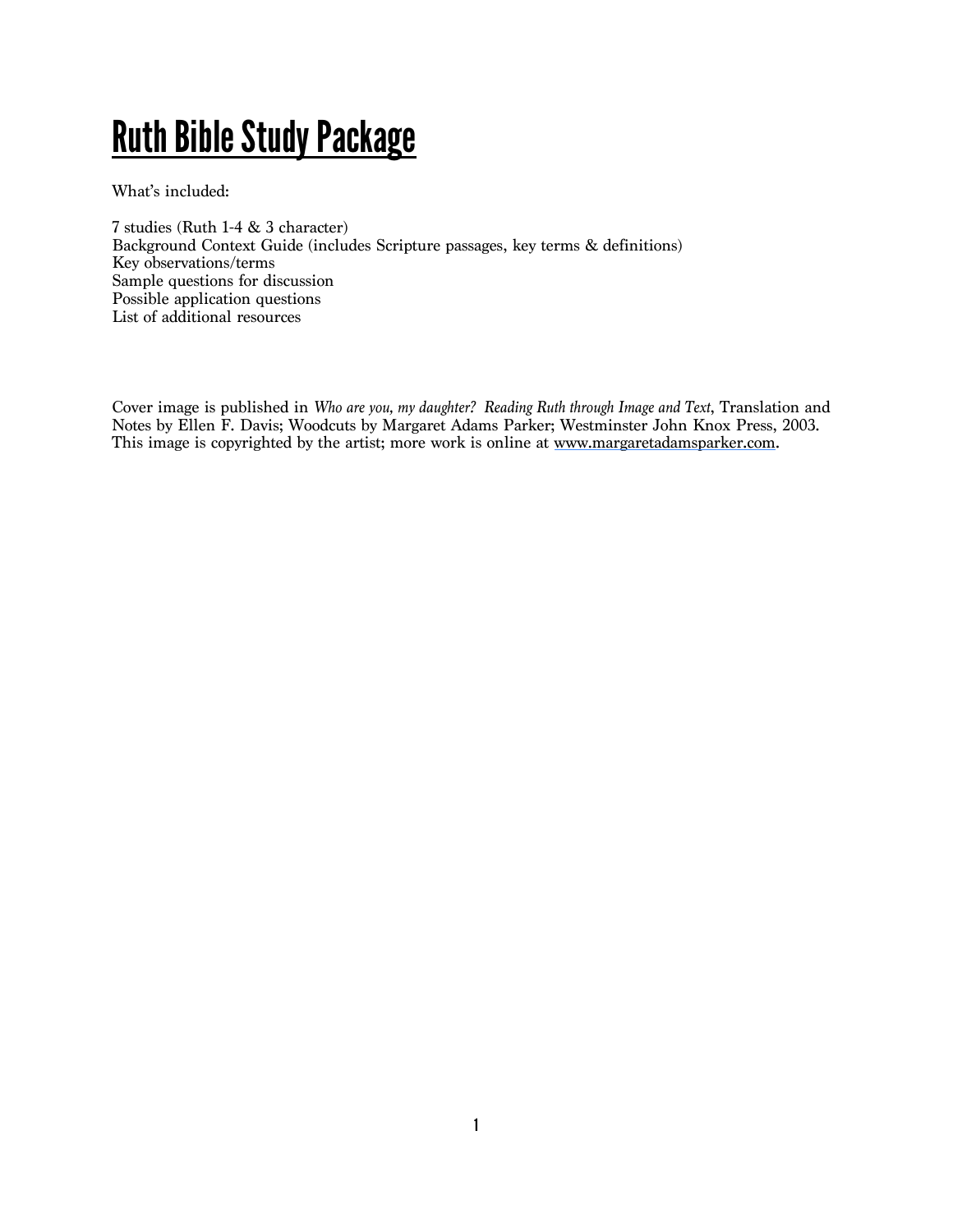# Study 1: Ruth 1

Read Ruth 1

# Background Context

Author: Unsure, potentially the prophet Samuel or a female Audience: written to Israel after the exile Purpose: as a contrast to the book of Judges, as an answer to Proverbs 31, as a model of keeping the law demonstrated by someone outside of the Israelite community

"When the judges ruled…" (Judges 2:6-23)

This text summarizes what was happening in Israel during that period in which the story of Ruth takes place.

Heterarchy – a system of power and organization; the complex set of relationships at work among individuals and communities that affect power relations between various peoples (i.e. mothers and daughters, women and men, Israel and Moab, etc.). The book of Ruth highlights a variety of these relational dynamics and it will help us to keep these dynamics in mind as we study interactions, choices, and systems in the text.

Moab – historically an enemy of Israel, turns Israel to idol worship and away from God (Numbers 25:1- 9)

Widows – often the most vulnerable in Israelite culture, the system of care for a widow would be through her sons, Old Testament law wrote provisions in to care for the widows (Exodus 22:21-24, Deuteronomy 27:19, 25: 5-10)

Bible Project video: Overview Ruth

## Key Observations/Terms

Names & meanings: Ephrathah Bethlehem (Bethlehem means house of bread, Ephrathah is interchangeable with Bethlehem), Elimelech (my God is king), Naomi (my delight), Mahlon (sick), Chilion (coming to an end), Orpah (neck), Ruth (friend or companion), Mara (bitter)

Hesed (verse 8): Hebrew term meaning goodness, kindness, faithfulness, loyal love

"Ruth clung..." (verse 14): same word used in Genesis 2 (expression of covenant love)

Change in situation of Naomi & Ruth

Repetition of Moab, "go back/turn back/gone back", terms of empty & fullness (famine, without, given food, full, empty)

God is not a significant actor in the entire book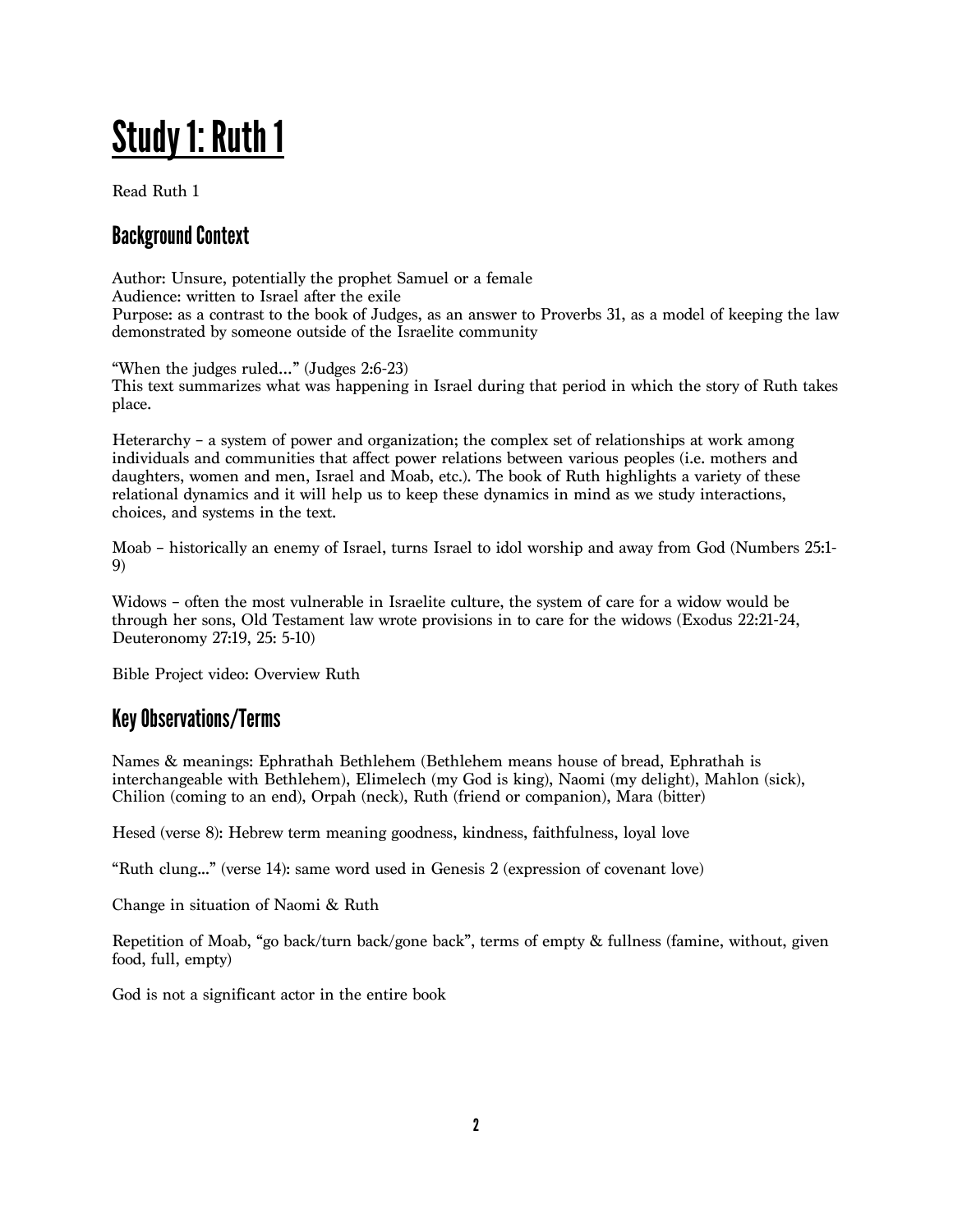## Sample Questions

Trace the situations of Naomi, Ruth & Orpah. How does it change through chapter 1?

Compare and contrast Ruth & Orpah's choice. What motivates them?

What is Naomi's understanding of her situation and of God?

What is "hesed" as demonstrated by Ruth in this chapter?

## Possible Application

Ruth, Orpah, and Naomi are left in a vulnerable state. Any option before them is full of uncertainty. When Naomi tells Ruth and Orpah to return to their mother's house, Orpah takes it but Ruth clings to Naomi and promises to stay with her. Orpah's choice is understandable; Ruth's choice is sacrificial love. Where in our lives are we tempted to make an understandable choice rather than a costly sacrificial one? How might God be directing us to make "hesed" choices instead of understandable choices?

Naomi's life situation changes drastically; she goes from full to empty and has lost everything. Without hope, without security, without resources, Naomi has to continue to live in the midst of her loss and grief. What losses are we experiencing in our life? How are we sharing that with God and with other people? Can you create some space this week to spend time with God telling Him of the pain, grief, anger, or fear?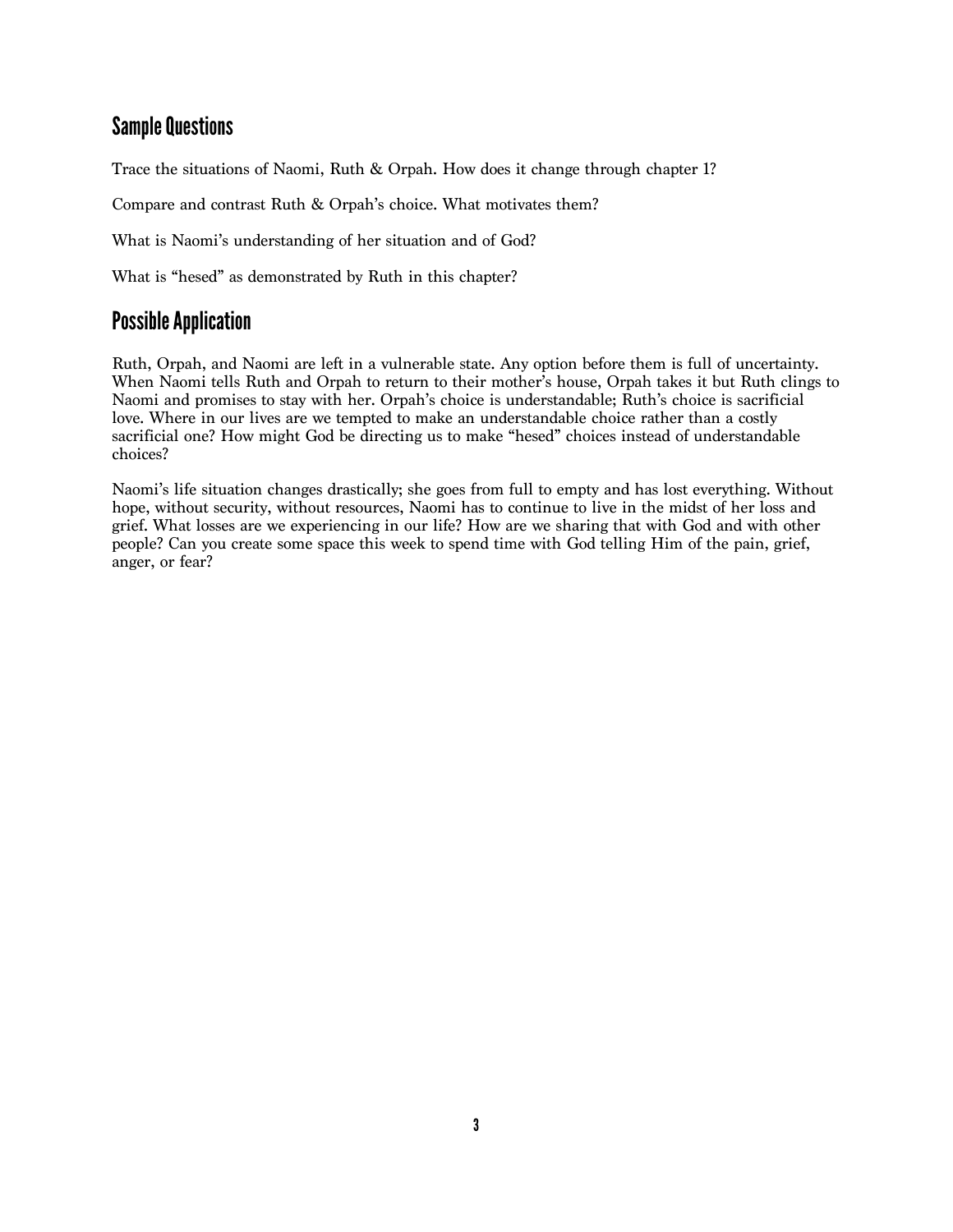# <u>Study 2: Ruth 2</u>

Read Ruth 2

## Background Context

Farming practices:

Gleaning: Leviticus 19:9-10, Deuteronomy 24:19-22

In the OT law, provisions were put in place to care for the widows, poor, orphans, and foreigners in Israel. Landowners were prohibited from collecting all the leftover crops (to not glean to the edges of their property) in order to provide for those who needed food.

The period of time between beginning and end of barley harvest is about 3 months.

Ephah – approx. 30-50lbs

Kinsman redeemer:

In the OT law, this term described the nearest male blood relative, who had the responsibility and role to care for vulnerable family members by

- Buying back or redeeming land that was sold by a family member, to ensure that the land remains in the family (Lev 25: 25-30)
- Redeeming a relative sold into slavery because of poverty, thereby ensuring freedom for the people in the clan/family (Lev 25:47-55)
- Redeeming objects dedicated to the sanctuary (Lev 27:9 -28)
- Track down and execute murderers of near relatives (Num 35:12; 19-27)
- To receive restitution money on behalf of a deceased victim of a crime (Num 5:8)
- And to ensure that justice is served in a lawsuit involving a relative (Job 19:25; Ps 119:154; Her 50:34)

Ruth Con podcast: Ruth 2 (available on https://ivcf.ca/ivcf-bc/ website)

Bible Project video: Character of God, Loyal Love

#### Key Observations/Terms

Kinsman (verse 1) "mowda" vs relative/next of kin (verse 20) "gaal" The first term refers to a person who is related to an individual. The second term comes from the root word "gaal" meaning "to redeem" and is first introduced in this chapter. It will come up 21x in the book of Ruth related to a person.

Structure of chapter 2 based on location of and relational interactions: Ruth & Naomi – in private (verses 1-3) Boaz  $&$  reapers – in private at the field (verses 4-7) Boaz  $\&$  Ruth – in public at the field (verses 8-14) Boaz  $\&$  reapers – in private at the field (verses 15-16) Ruth & Naomi – in private (verses 17-23)

Ruth drives the action; Naomi follows her plans

```
"As it happened" (verse 3), "Just then" (verse 4)
```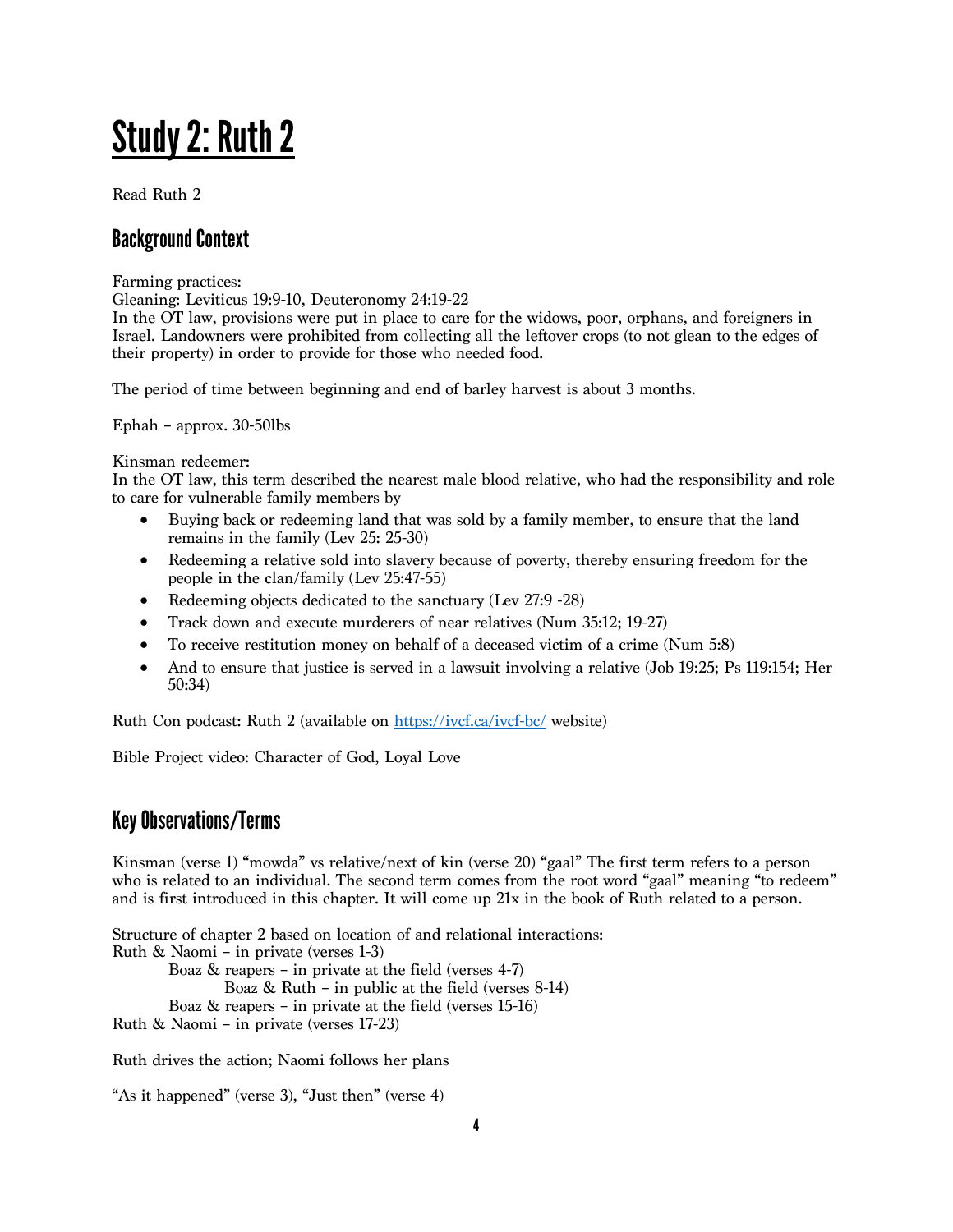| Contrasts: | Ruth                | Boaz            |
|------------|---------------------|-----------------|
|            | Woman               | Man             |
|            | Moabite (foreigner) | Israelite       |
|            | Servant             | Landowner       |
|            | Widow               | Prominent, rich |
|            |                     |                 |

"wings" (verse 12) – common image used of God's shelter and protection in Scripture (see Psalm 17:8, 36:7, 57:1, 61:4, 63:7, 91:4)

Repetition of glean, favour, Moab

Ongoing repetition: "hesed" (verse 20), themes of empty/full [full reward, satisfied  $(2x)$ , how much, left over], keep close/clung

#### Sample Questions

Ruth and Naomi make and act on a plan to get food and yet terms of coincidence are introduced. What is the text communicating to us about what's happening in this situation?

Why does Boaz take notice of Ruth?

Describe the life situations of Ruth and Boaz. How do both characters exercise agency within their context?

Whose "hesed" is being referenced in verse 20?

What is "hesed" as demonstrated by Boaz in this chapter? How does this build on our understanding of "hesed" demonstrated by Ruth from chapter 1?

Compare and contrast the situation of Ruth & Naomi at the beginning of the chapter and at the end. What has changed? What has remained the same?

#### Possible Application

Boaz first take notice of Ruth and then demonstrates hesed to someone who is in a completely different social circle than himself. Who are the people God is inviting you to take notice of on campus, at work, in your neighbourhood? How can you demonstrate hesed toward them?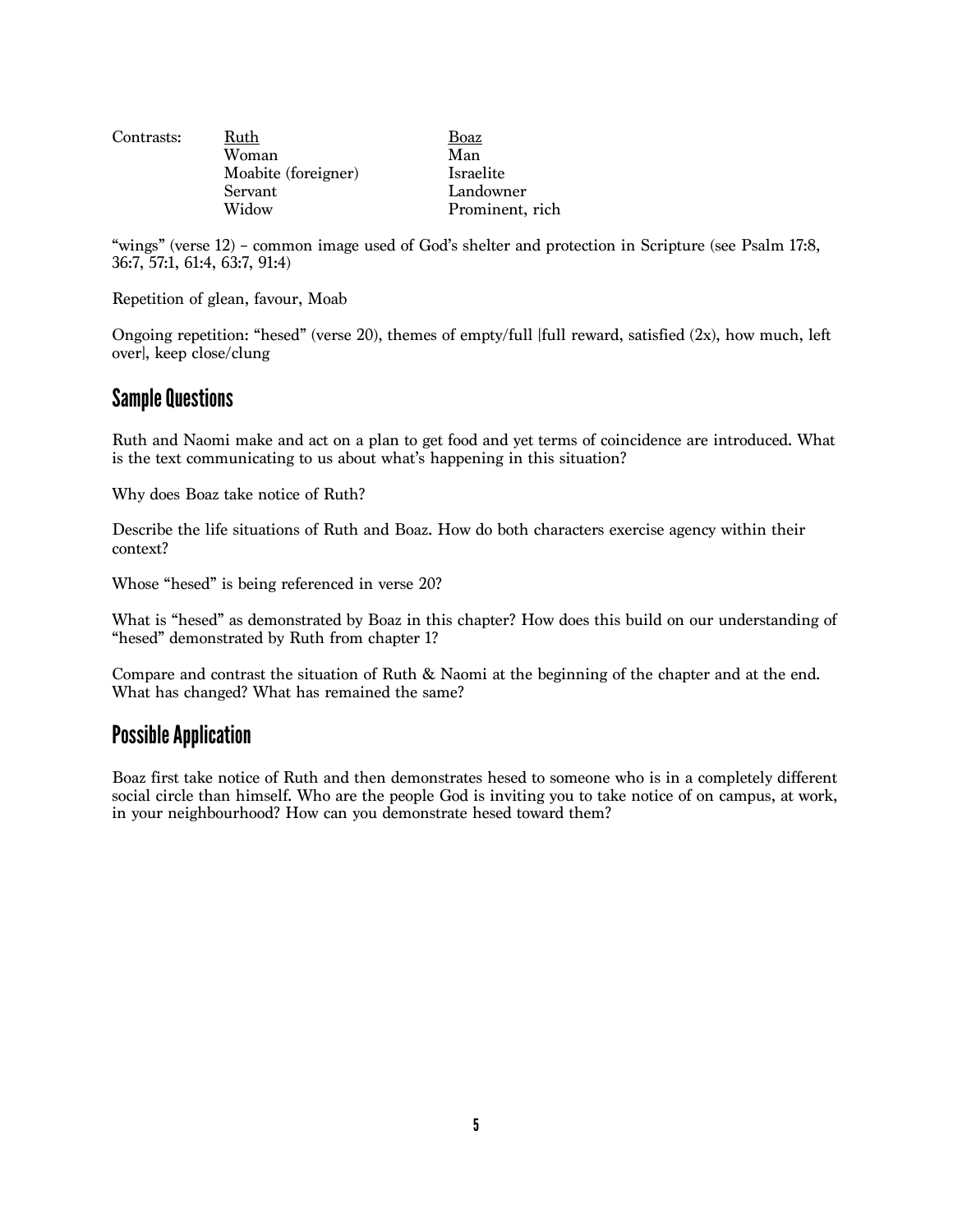# Study 3: Ruth 3

Read Ruth 3

## Background Context

Marriage culture:

"Most marriages in ancient Israel were monogamous and arranged by family members for economic, social, or religious reasons… Marriage was normally endogamous [within tribal, cultural, and faith groups]…" Taylor, Ruth, Esther, 55-56

#### Levirate marriage: Deuteronomy 25:5-6

An ancient custom designed to ensure both the provision for widows without sons and the continuation of a family name. If a married man dies without a son, the man's brother would marry his widow and their first-born son would continue the name of the deceased brother.

Wash, anoint, put on your best clothes (verse 3): mark change in status from widow in mourning, style or literary device to show change in a character's situation, present self for marriage to Boaz

Tamar & Judah: Genesis 38 (example of Levirate marriage AND serves to contrast the dynamic between Ruth & Boaz)

Although only directly mentioned in chapter 4, this is a story well known to the Israelite community and there is much in the description of Ruth & Boaz's encounter at the threshing floor that would call to mind for many hearers this particular story. Similarities & contrasts include:

- Tamar, like Ruth, was a foreigner, who married into the nation of Israel
- Husbands died leaving both women childless (in Tamar's case, levirate marriage took place with the second son, but was denied with the third son)
- Tamar clearly falls within levirate law, but Ruth does not (there is no brother for Ruth to marry)
- Judah (the figure with power in the story) is the one who puts Tamar in a vulnerable state
- Women taking action to secure a future for themselves and calling those in power (in this case, the men) to act in accordance with the law (in Ruth's case, the spirit of the law) to provide security for them

Ruth Con podcast: Ruth 3 (available on https://ivcf.ca/ivcf-bc/ website)

## Key Observations/Terms

Contrast from chapter 2: Naomi becomes the active driver of plans and Ruth is now following her direction

"Security" (verse 1) – means resting place, home (recall Naomi's prayer in chapter 1 verse 9)

"so that it may be well with you" (verse  $1$ ) – Deuteronomy 4:40, 5:29, 6:3): This phrase is often connected to the keeping of God's commands and decrees.

Repetition of themes of secrecy (verses 3, 7, 14) takes place at night

"spread your cloak..." (verse 9) Ruth asks Boaz to marry her (recall the status of these two characters from chapter 2)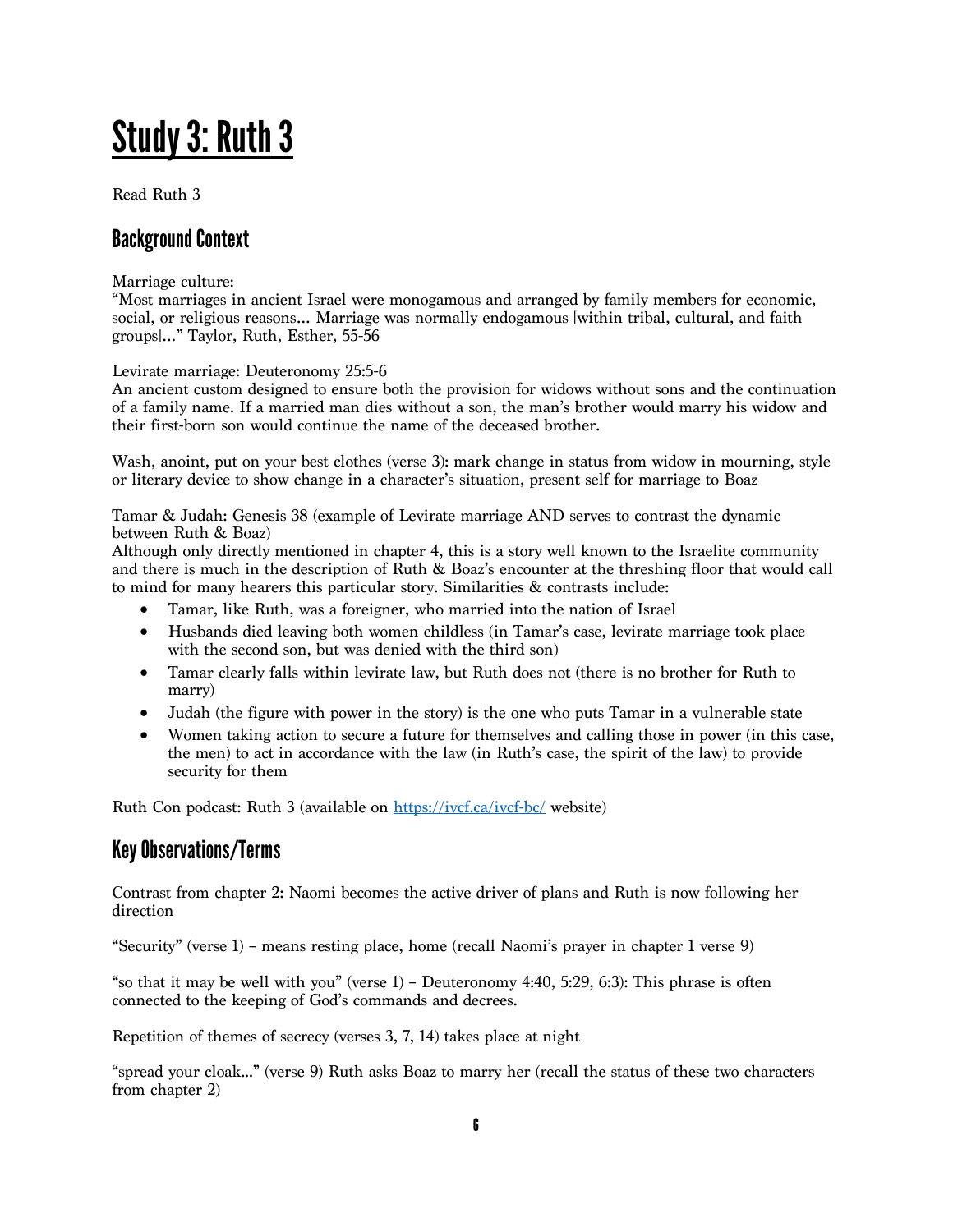Boaz's actions & response

Ongoing repetition: "hesed" (verse 10), "gaal" (next of kin, kinsman), empty/full theme, "cloak" (verse 9) is the same word used for "wing" in chapter 2

#### Sample Questions

What is the situation of Ruth & Naomi at the beginning of the chapter? Why does Naomi act in the way she does and what is she hoping for? What are the risks these women face throughout this chapter?

Why does the author draw our attention to the secrecy of this interaction at the threshing floor? Why is this interaction kept secret by the characters?

The term "hesed" shows up again. How does Ruth demonstrate this characteristic towards Boaz?

Boaz has no legal obligation to marry Ruth and provide for her and Naomi. What do we learn about him from his actions and response?

#### Possible Application

This chapter shows characters committing to decisions with limited knowledge; Naomi and Ruth don't know how Boaz will react and Boaz promises to act as next of kin while there is a closer relative who has more right than he to the land. COVID had made life unsettled and leaves us with limited knowledge of what life will be like, even a few weeks from now. How can we still make decisions and commitments in the midst of uncertainty? Where might God be inviting us to take next steps that are risky or sacrificial without knowing the whole plan?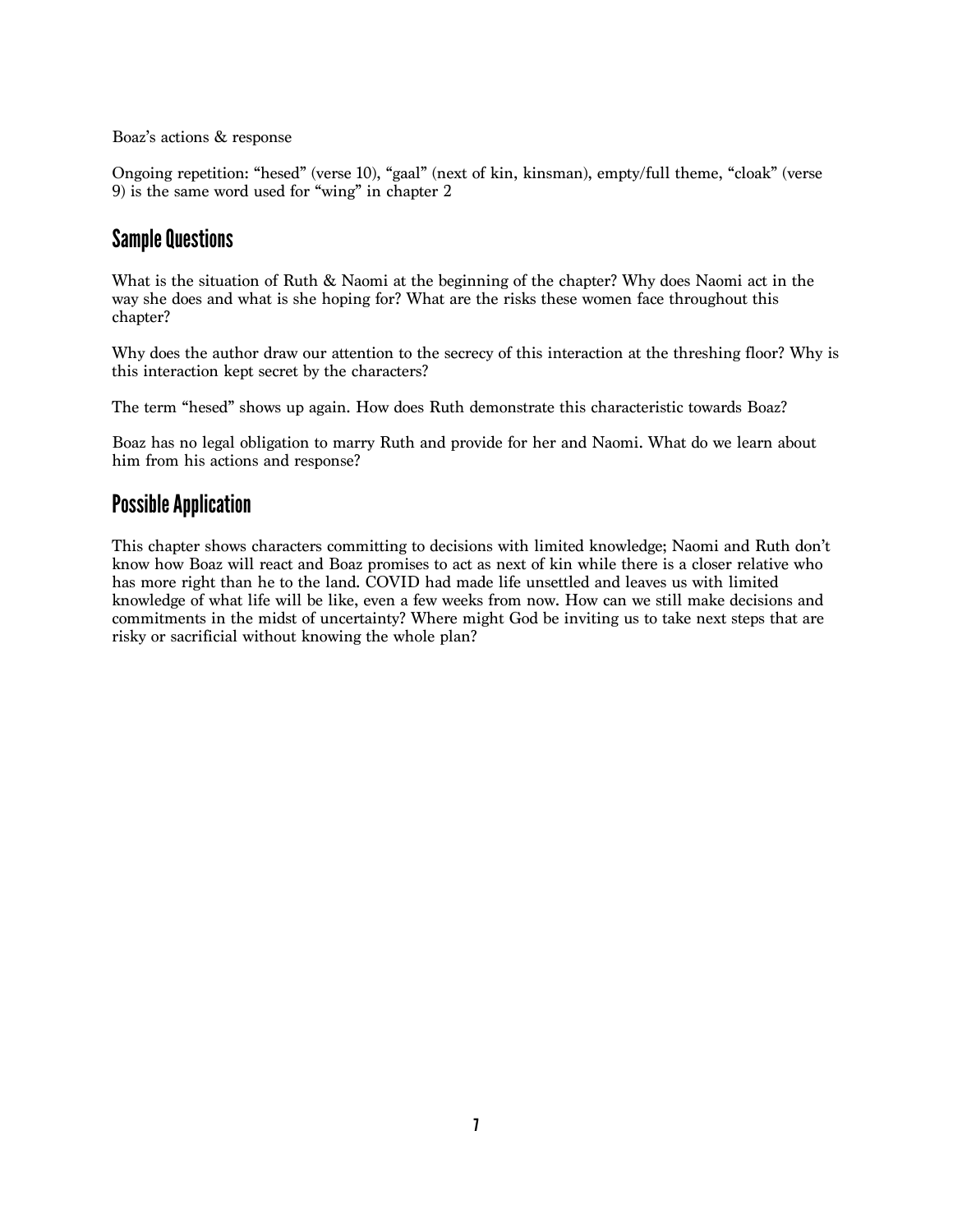# Study 4: Ruth 4

Read Ruth 4

# Background Context

City gate: key location within a community, like a cultural hub or town square. This is the location of business, decisions, justice, and communication of a town (examples in Deuteronomy 21: 18-21, Joshua 20:4, Proverbs 31:23, 2 Samuel 18:1-5, 19:1-8). Elders are senior males responsible within the community for legal, social, and religious decision making and administration.

Land: Leviticus 25

Land was never sold permanently because it belonged to God. The right to work the land and benefit from its production could be sold if a family needed to.

Rachel and Leah: Genesis 29-30 The wives of Jacob who, along with their maids, birthed 12 sons and one daughter, eventually becoming the nation of Israel.

Seven sons: Ideal or perfect family Seven is a number representing perfection and ideal. Sons were highly prized in this culture.

Genealogy:

Cycle of 10 generations where the  $7<sup>th</sup>$  generation is Boaz and the  $10<sup>th</sup>$  is David, who later becomes king of Israel. This style of genealogy is similar to that of the ones in Genesis where the  $10<sup>th</sup>$  generation enters into a new covenant and relationship with God.

Ruth Con podcast: Ruth 4 (available on https://ivcf.ca/ivcf-bc/ website)

## Key Observations/Terms

Names & meanings: Obed (to serve)

Story shifts to take place in public with male actors; Ruth & Naomi has no dialogue in this chapter

"friend" (verse 1): actual Hebrew wording is "peloni almoni" which translates to our equivalent of "Joe Schmo" or "John Deer"

Joe Schmo first agrees to redeem Elimelech's land, and then decides not to

Second action of God; "made her conceive" (verse 13)

Ongoing repetition: "gaal" (next of kin, redeem, redemption), empty/full theme around Naomi (contrast who chapter 1)

#### Sample Questions

Why does the story shift to a public process that involved elders and those who gather around the gate? What impact does that shift have on Ruth and her life in the community?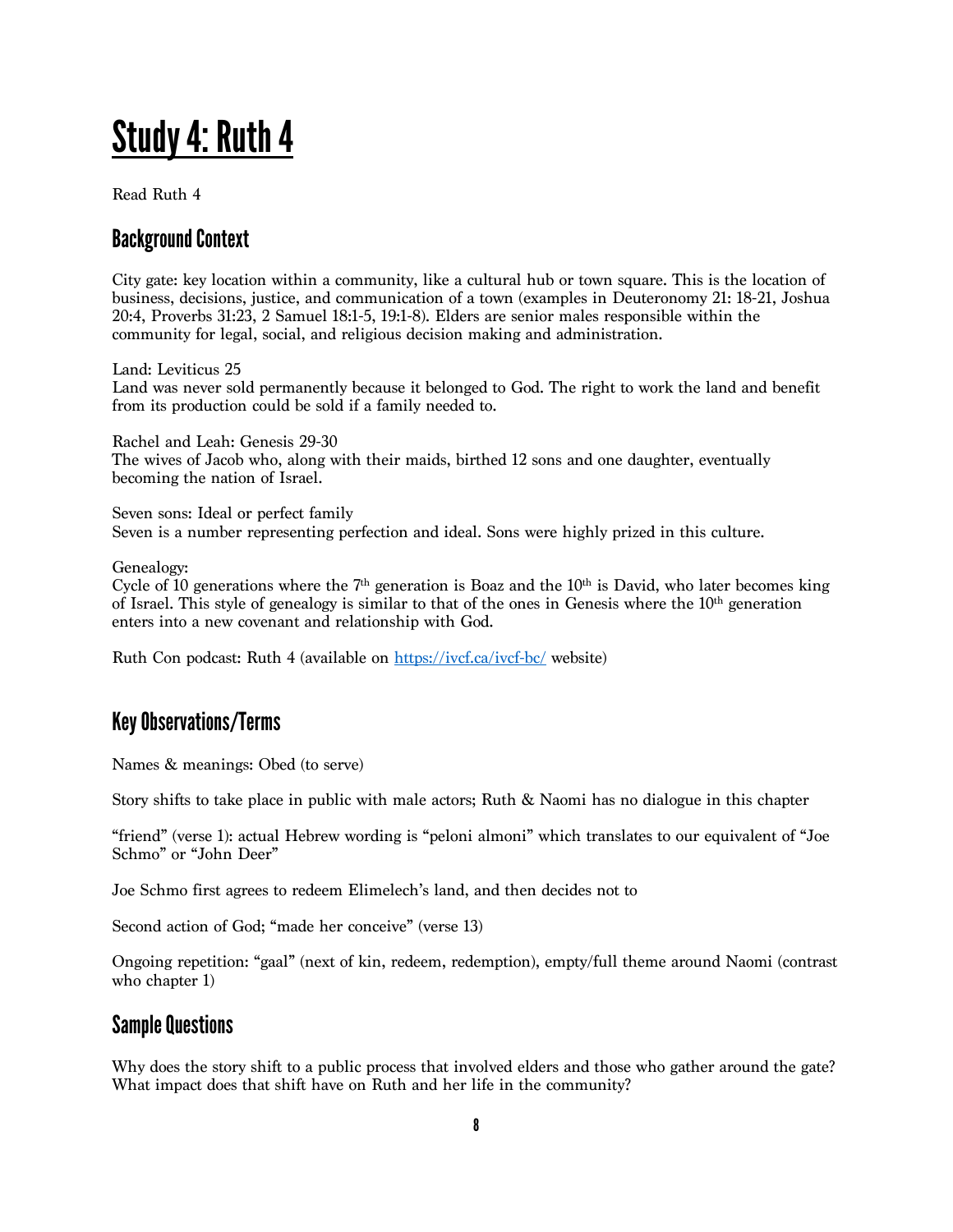Why does Joe Schmo change his mind about redeeming the parcel of land belonging to Elimelech?

Compare and contrast the characters of Joe Schmo and Boaz and their decisions in this chapter.

What are the blessings the community gives (verses 11-12)?

What are the blessings given by the women (verses 14-15)?

Describe the situations of Ruth, Naomi, and Boaz in this chapter. How has this changed throughout the book?

#### Possible Application

What is valued and applauded in our current culture? Think about what traits and decisions we see encouraged by our families, among our friends, on campus, in the workplace. What does the book of Ruth value and applaud? What values in your life God may want to invite you to let go of in order to more fully embrace a life that reflects the values we see in the book of Ruth?

Spend time looking back at your own life and identify experiences where others (God, family, friends, larger community) acted to bring you through a vulnerable season. What did you learn through that time? Who are the people in your life who may need you to do the same for them?

The book of Ruth shows everyday characters who make sacrificial and generous choices of faithful love within the boundaries and freedoms of the life situations they find themselves in. They act in ways that they know are good and honour God in the process. Locate your own boundaries and freedoms in your life. Where can you follow in the footsteps of Ruth, Naomi and Boaz? Where can you make choices simply because you know they are good? How will you influence others towards these kinds of choices?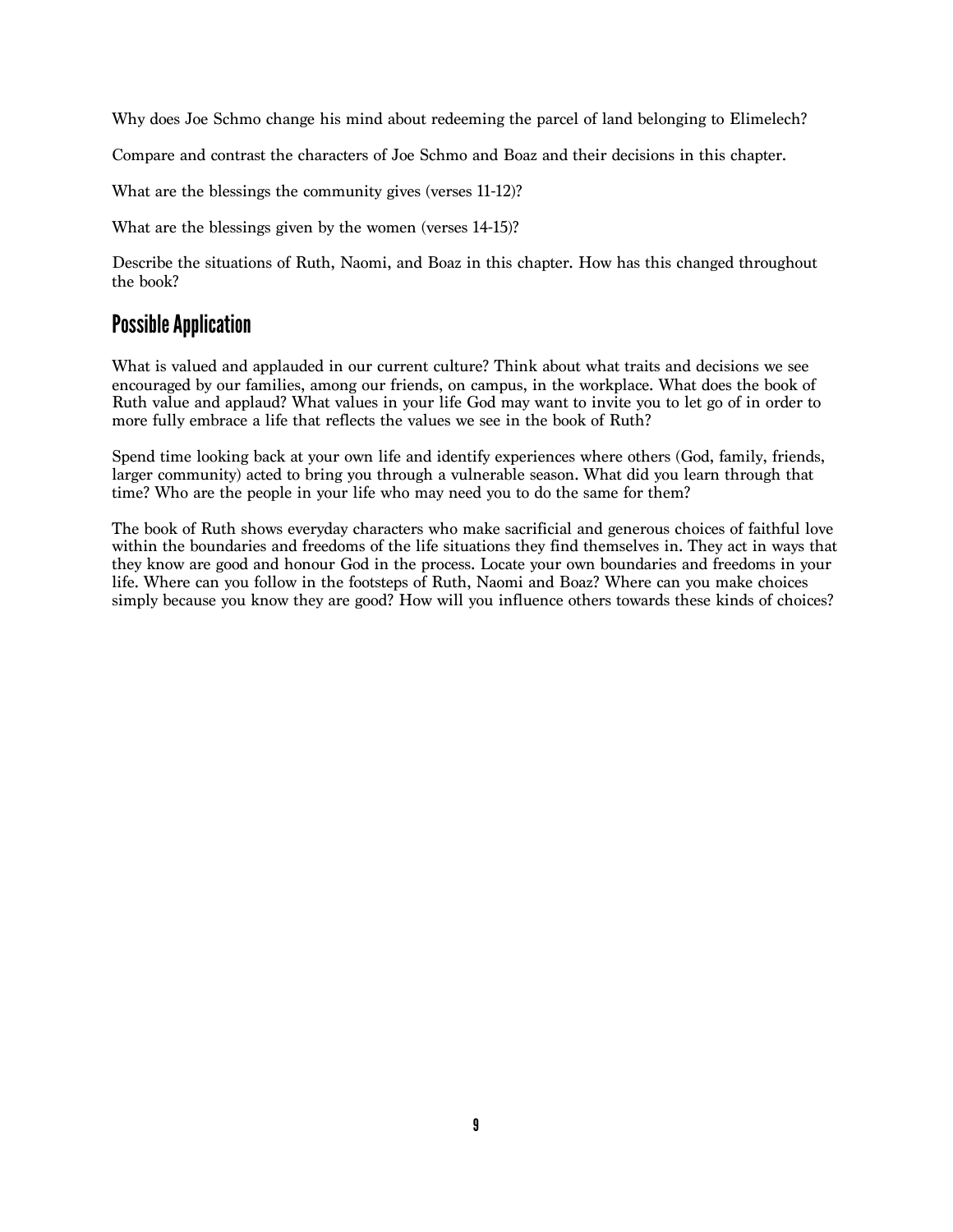# **Study 5: Character Study of Ruth**

Read Ruth 3

## Background Context

See Study 3: Ruth 3 notes

Recap: What do you think of Ruth so far from the first studies? Notice that she doesn't speak very much, yet she is able to draw out hesed (loyal love) in others. How have we seen Ruth draw out hesed in others (Naomi, Boaz, the community)?

Sexual connotations in this text:

Draw attention to the story of Tamar & Judah (Genesis 38) – God uses terrible things for His good will, women are the active players, call the men to make things right, Judah is the one who made Tamar vulnerable. Have group read and ask for comparisons/contrasts after reading both texts, or highlight some of those comparisons/contrasts yourself.

#### Sample Questions

Why does Naomi have to come up with this plan to seek security for Ruth?

Why does Naomi choose Boaz for Ruth?

Why does this happen at night? What is a bigger scandal? How it is played out at night, or if this were to occur during the day?

What emotions were experienced by Ruth?

What do we learn about Boaz's character based on his actions?

- Why does he praise Ruth?
- Why does he agree to Ruth's proposal? Why does he make this oath to her?
- How does it serve Ruth? Boaz? To have him first seek the closer kinsman?
- What other possible responses could Boaz have given Ruth?

How is Ruth "kind" or loyal to Boaz as he suggests?

#### Possible Application

How can you be a person that prompts others to lead lives of "loyal love" (hesed) like Ruth? What would that require from you?

How can you develop your character that allows you to operate out of "loyal love" (hesed)?

When have you been shown "loyal love" (hesed) from God and from others? How did you respond?

How have you shown "loyal love" (hesed) to others?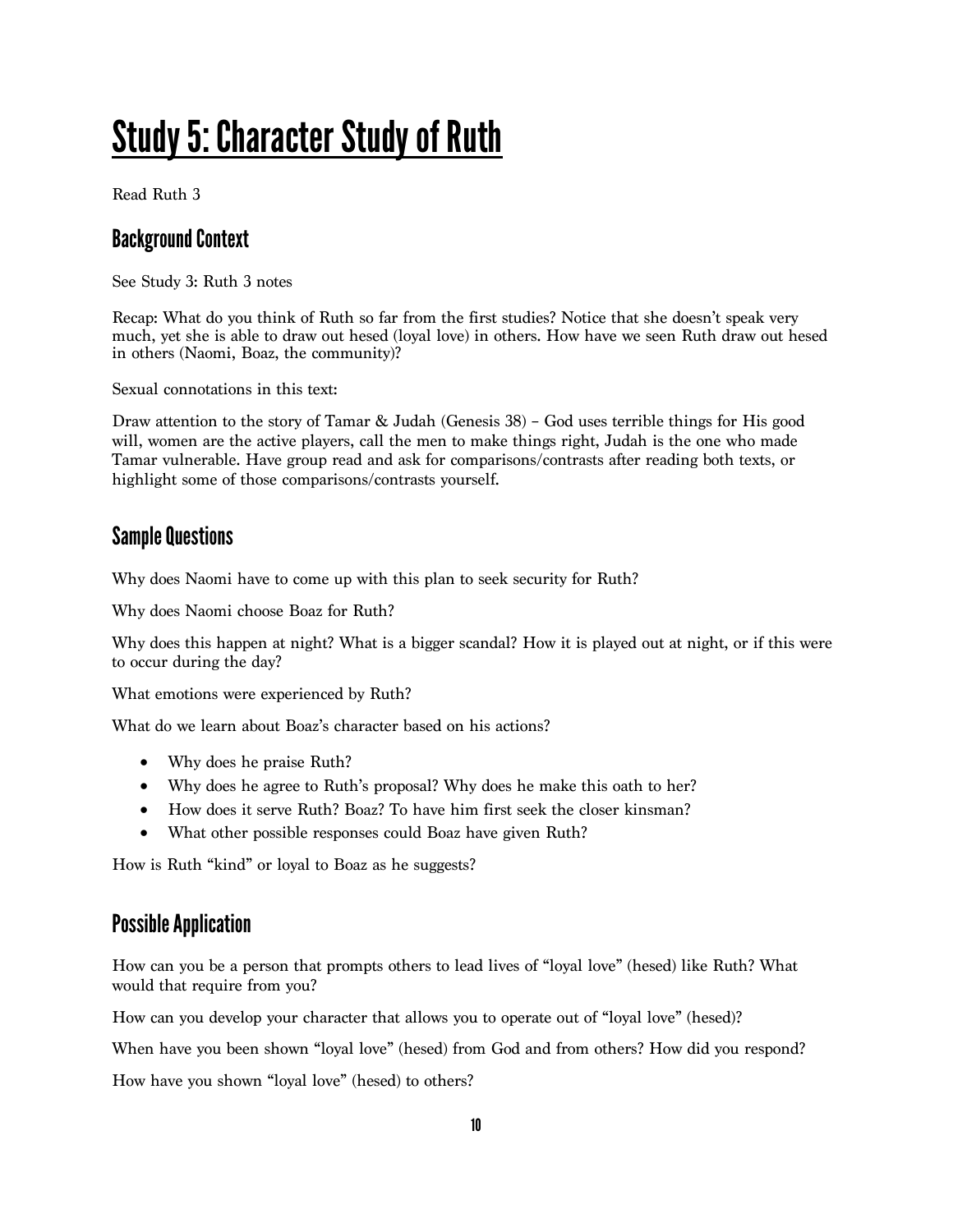# **Study 6: Character Study of Naomi**

Read Ruth 1:14 – 2:2 and 4:13 – 17

## Background Context

Recap Naomi's situation: Ruth 1:1-14

Name change:

Names are significant in ancient Israelite culture as they often reflect a situation or a trait of a person. In most biblical narratives, God is the one who changes names (see: Genesis 17, Mark 3:13-19). A cultural practice of changing one's name reflects a new chapter in that person's life.

#### Sample Questions

What are the cultural expectations of Naomi toward Ruth?

Track Naomi's emotional experience through the passage. What does she feel as different events occur?

What is Naomi's view of God? How does she understand him?

Why does Naomi change her name?

What can we learn about grieving from the story of Naomi? What cultural narratives around grief does Naomi challenge for us? (i.e., narratives of "I'm fine", "I don't want to be a burden to others", "I need to be productive", etc.)

Compare and contrast Naomi in chapter 2 and Naomi at the end of chapter 4. What contributes to the change in her situation?

#### Possible Application

Read through the Naomi handout created for Ruth Con (available on https://ivcf.ca/ivcf-bc/ website) and take time this week to try out one of the suggestions to meet a need you have.

Naomi models a few helpful ways for us to grieve: she enters into her emotions, she receives the help of others, she locates God as the actor behind her experiences, she's honest about her thoughts and feelings to God and to others, and she eventually moves into action without ever knowing why she experienced what she did. What part of Naomi's process challenges you? How can you take steps to follow her model for your own processing?

At the end of the story, Naomi enters into a season of restoration and nourishment. She returned to her community empty declaring the hand of God against her and we see a reversal in her state with her community declaring the hand of God actually being with her throughout her season of grief. Who are the people in your life who can help you interpret your experiences of life and of God? Make time in the next month to be honest with them about your experiences. Ask them to help you hear from God in the places where you feel distant from God.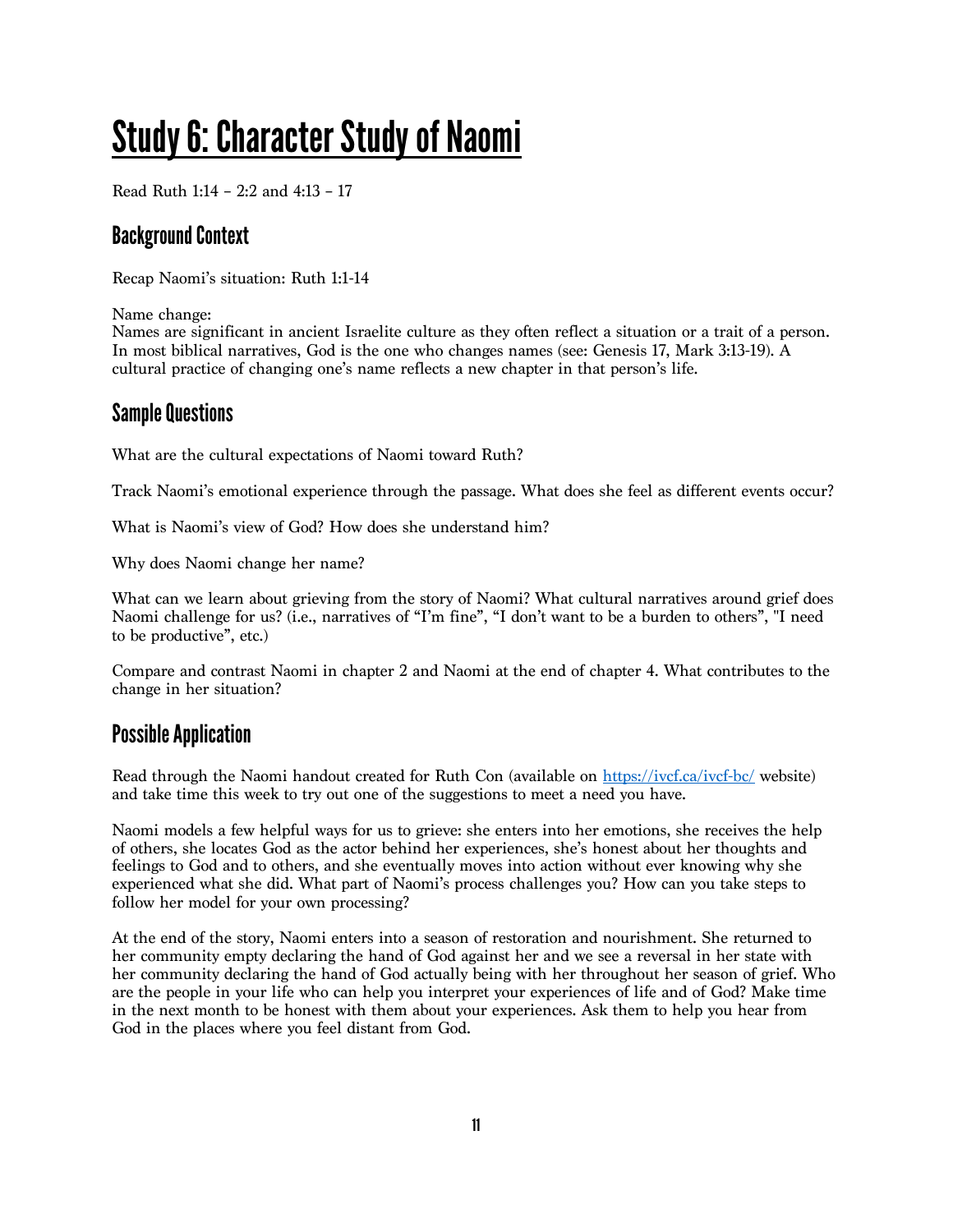# **Study 7: Character Study of Boaz**

Read Ruth 2

## Background Context

See Study 2: Ruth 2 notes

Ruth's vulnerability: woman, foreigner, widow "not to bother" (verse 16) translates to not molest or touch for any purpose (sexual or violent)

Hospitality culture: sharing a meal was something done with people of the same status as you, or of close relationship. Within the system of relationships, typical expectations would be for foreigners to serve Israelites, women to serve men, and servants to serve masters.

#### Sample Questions

What are the risks Ruth takes in gleaning in the fields? How does Boaz actions impact Ruth's experience of gleaning in the fields?

Without ever meeting, how does Boaz impact Naomi?

What actions does Boaz take that would be unusual in his context as a man in a position of power?

What motivates Boaz to take the actions that he does?

## Possible Application

Farming practices in the OT law were meant to imitate God's provision to the poor (do not glean to the edges of the field). This meant not using up all of the available crop or resource in order to provide for those with greater need. What resources in your own life do you use up to the edge of? How can you build in margins to be available to serve the needs of others? What makes it challenging to practice this?

Furthermore, Boaz instructs his reapers to pull out grain to leave for Ruth. What is something you can do, in your own context, that is "right" or cares for someone else in your community AND costs you something?

Boaz blesses Ruth to "have a full reward from the Lord" (verse 12) AND his actions are part of contributing to her provision. What situations in our lives do we need to act and speak blessing? Where is God inviting us to be part of the path of another person's blessing in a concrete or tangible way?